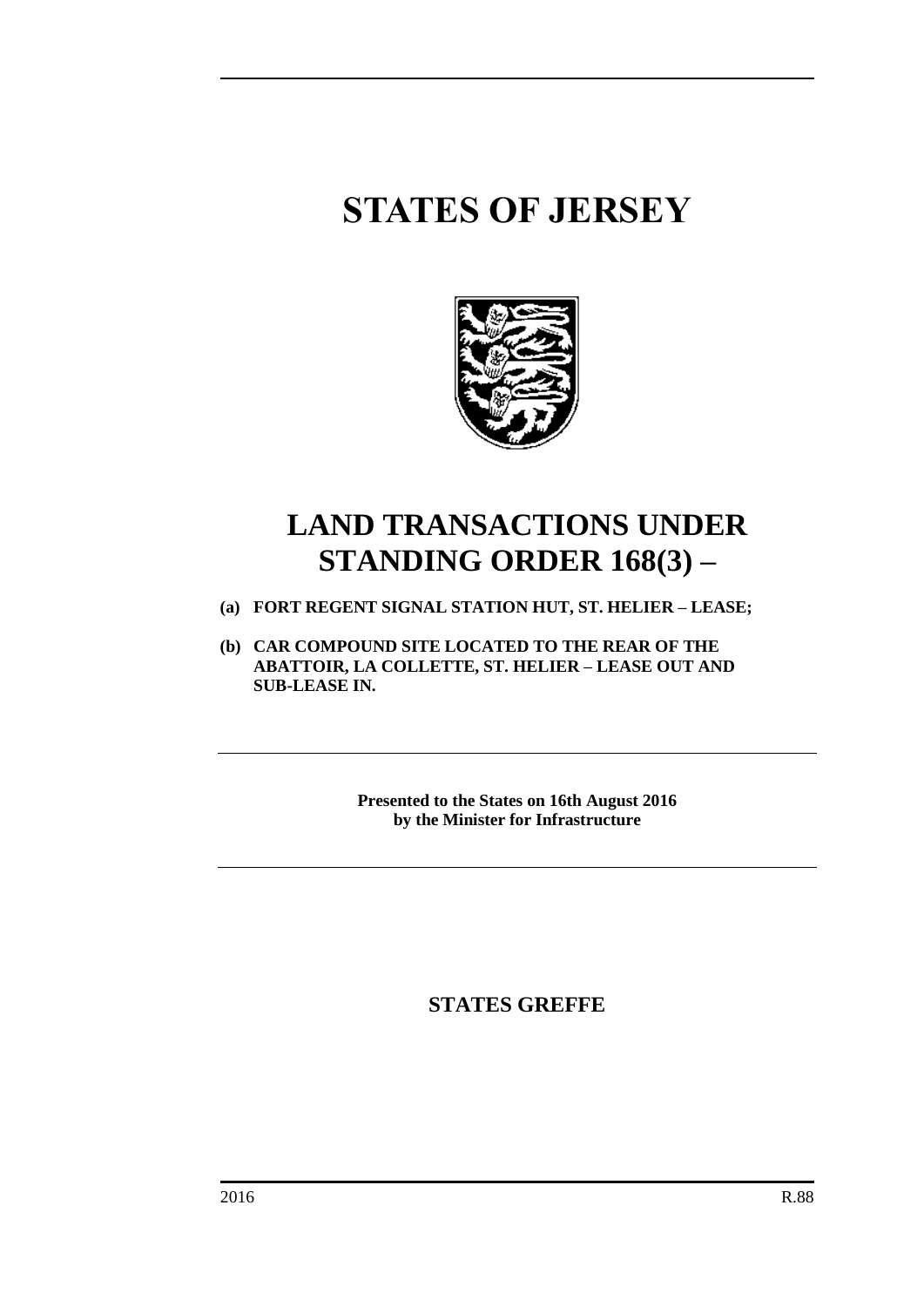## **REPORT**

**Decision(s):** Under Standing Order 168(3) the Minister for Infrastructure hereby notifies the States that he has accepted the recommendation of the Property Holdings Department to agree to the following –

#### **(a) Land transaction –**

To grant a new 9-year lease for an area within the building situated at Fort Regent Signal Station, St. Helier.

The Minister hereby authorises, as applicable, the Attorney General and the Greffier of the States to pass any contract which is required to be passed on behalf of the Public; and the Director of Property Holdings to conclude any contract which is required to be concluded on behalf of the Public.

After the expiry of 15 days following presentation to the States the transaction may be concluded.

*(Drawing attached at Appendix 1.)*

*Further information on this decision can be found on [www.gov.je](http://www.gov.je/) under Ministerial Decisions (reference MD-PH-2016-0054).*

### **(b) Land transaction –**

To grant a new lease by the Public of the Island to Andium Homes Limited for an area of land to the rear of the Abattoir, La Collette, St. Helier (the "headlease land"), and for the Public to take a sub-lease back from Andium for a smaller area of land within the head-lease land.

The Minister hereby authorises, as applicable, the Attorney General and the Greffier of the States to pass any contract which is required to be passed on behalf of the Public; and the Director of Property Holdings to conclude any contract which is required to be concluded on behalf of the Public.

After the expiry of 15 days following presentation to the States the transaction may be concluded.

*(Drawing attached at Appendix 2.)*

*Further information on this decision can be found on <i>[www.gov.je](http://www.gov.je/)* under *Ministerial Decisions (reference MD-PH-2016-0055).*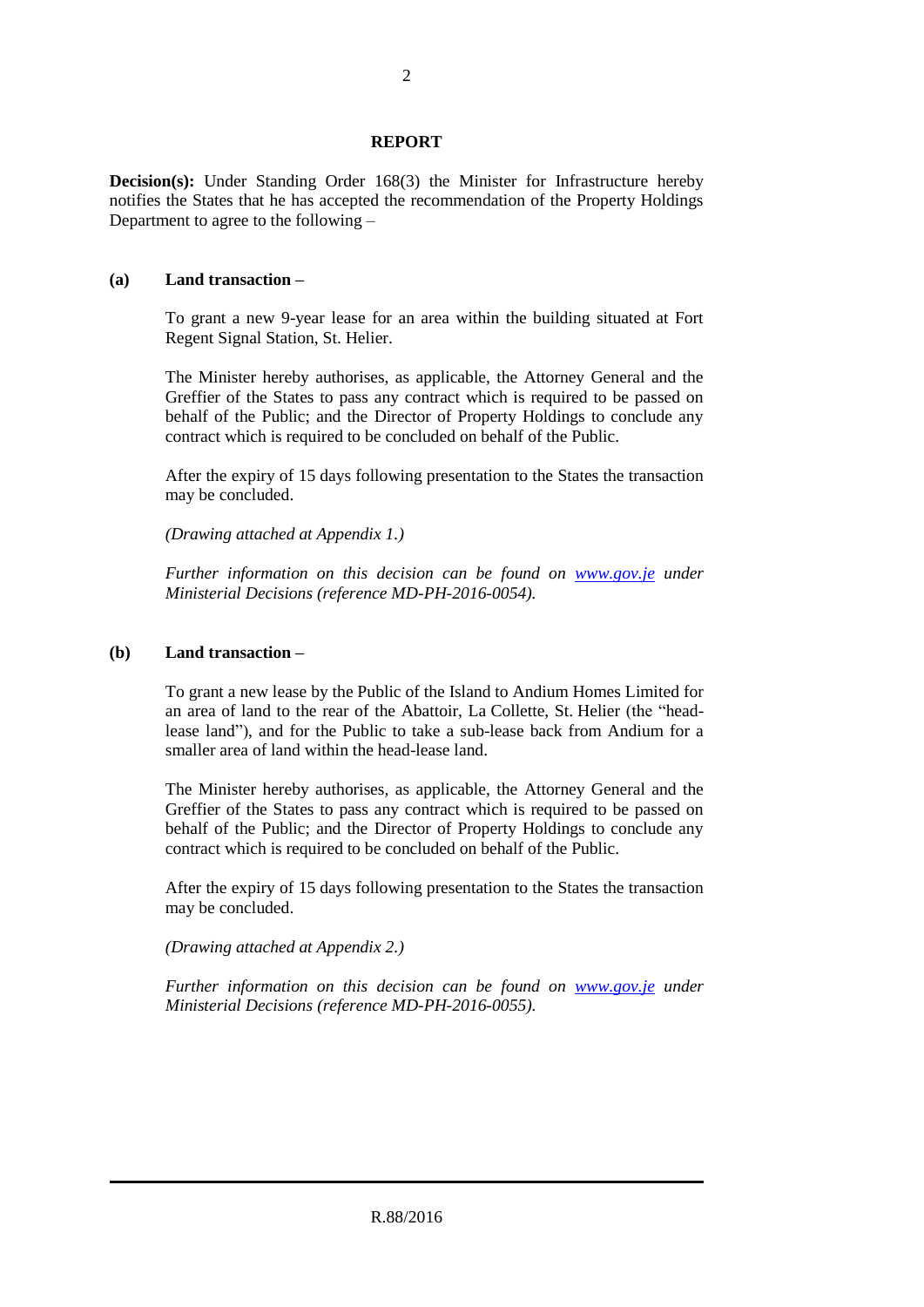

**APPENDIX 1**